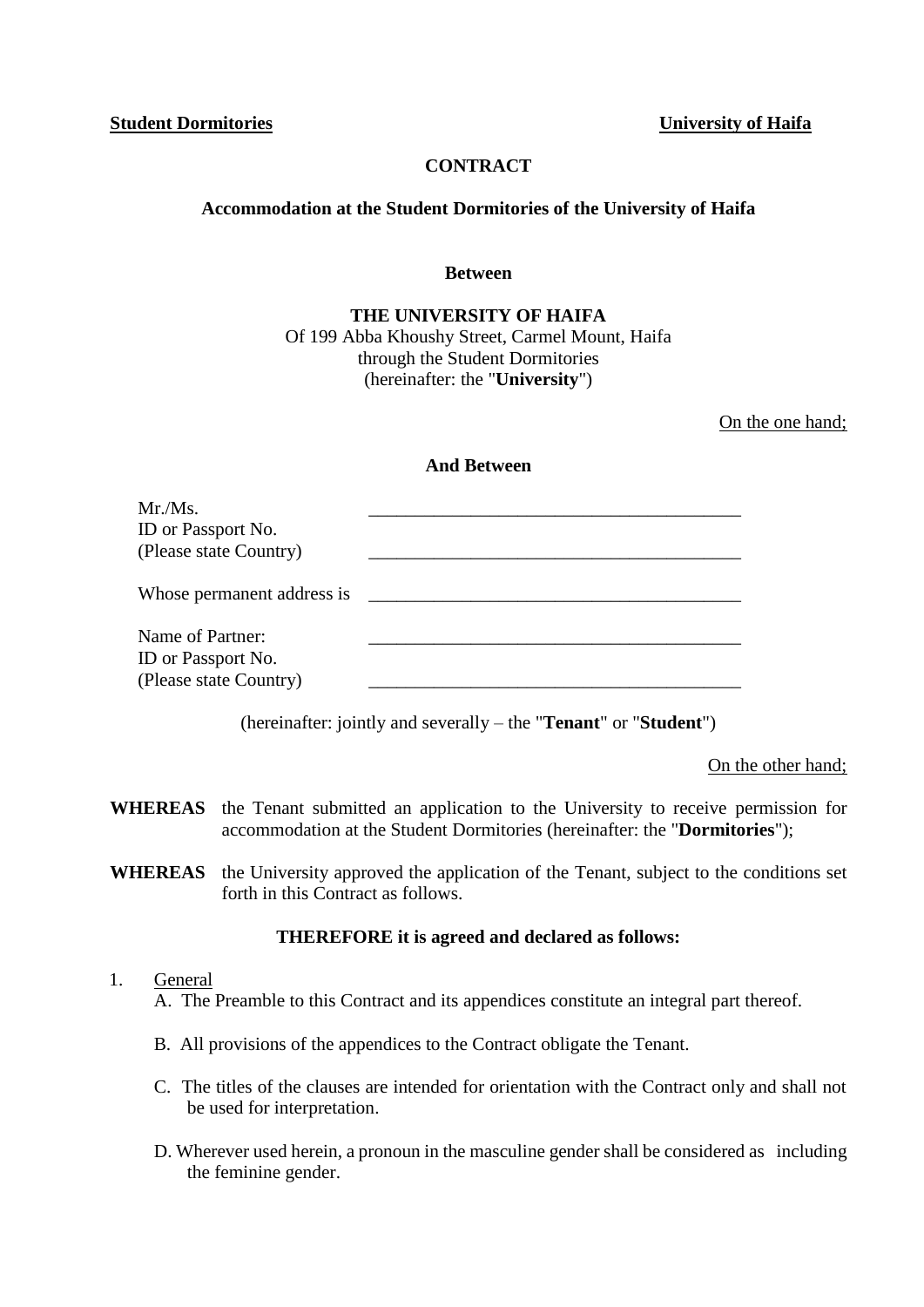- 2. Subject to the fulfillment of all provisions of this Contract by the Tenant, the University hereby permits the Tenant to reside at the Dormitories at the "Place of Accommodation" as defined below during the "Accommodation Period" as defined below, to use the common areas for all Tenants at the Dormitories, and to use the furniture and equipment located in the Place of Accommodation (hereinafter – "**Accommodation Permission**").
- 3. The Tenant declares that:
	- A. All of the details which he provided to and informed the University of in his application to permit him to reside at the Dormitories are true and up-to-date, and that he undertakes to inform the University of any change which shall occur, if any, in said details immediately upon the occurrence of the change. He is aware and agrees that the University will treat all information which he provided to

the University in relation to accommodation at the Dormitories, according to the University's Privacy Policy.

- B. He is aware and agrees that the Accommodation Permission is personal and is nontransferable to another person and/or non-exchangeable and/or cannot be made in collaboration with another person.
- C. He will comply with the Student Dormitory Regulations attached hereto as **Appendix A** (hereinafter: the "**Regulations**").
- D. He is aware and agrees that he shall accommodate the apartment at the Dormitories, and that the Dormitories Manager and/or Housemother may, from time to time, transfer him from one room to another within the Dormitories and/or to a room in other Dormitories and/or to another apartment within the Dormitories and/or to other Dormitories and/or add a roommate to the room/apartment, at their sole discretion. Therefore, the "**Place of Accommodation**" in this Contract shall mean the room and/or apartment in which the Tenant shall be given Accommodation Permission, from time to time.
- E. He is aware and agrees that the Housemother and/or maintenance staff and/or University representative may enter the Place of Accommodation at any time, without asking for the permission of the Tenant, for any purpose, among others, in order to examine its orderliness, perform repairs and changes, change and/or remove and/or repair furniture and equipment. Furthermore, the University may instruct a Tenant to remove equipment and/or furniture and/or other items he placed inside the Place of Accommodation and/or the Dormitories and to prohibit the use of certain equipment and/or furniture in the Dormitories area.
- F. He is aware that there is a modem and router located at the Place of Accommodation, which are not the property of the University, and he undertakes to maintain them in good condition and return them at the end of the Accommodation Period in the same condition and fit for use.
- 4.
- A. The provisions of the Tenant Protection Law 1972 and/or any other law for the protection of tenants (existing today or which shall be legislated in the future), whose purpose, aim or intent is to protect the Tenants – shall not apply to this Contract nor to the relationship between the Parties by virtue thereof.
- B. The connection between the Parties is a license connection only, and the relationship between the Parties by virtue thereof is Permission Provider – Permission Recipient.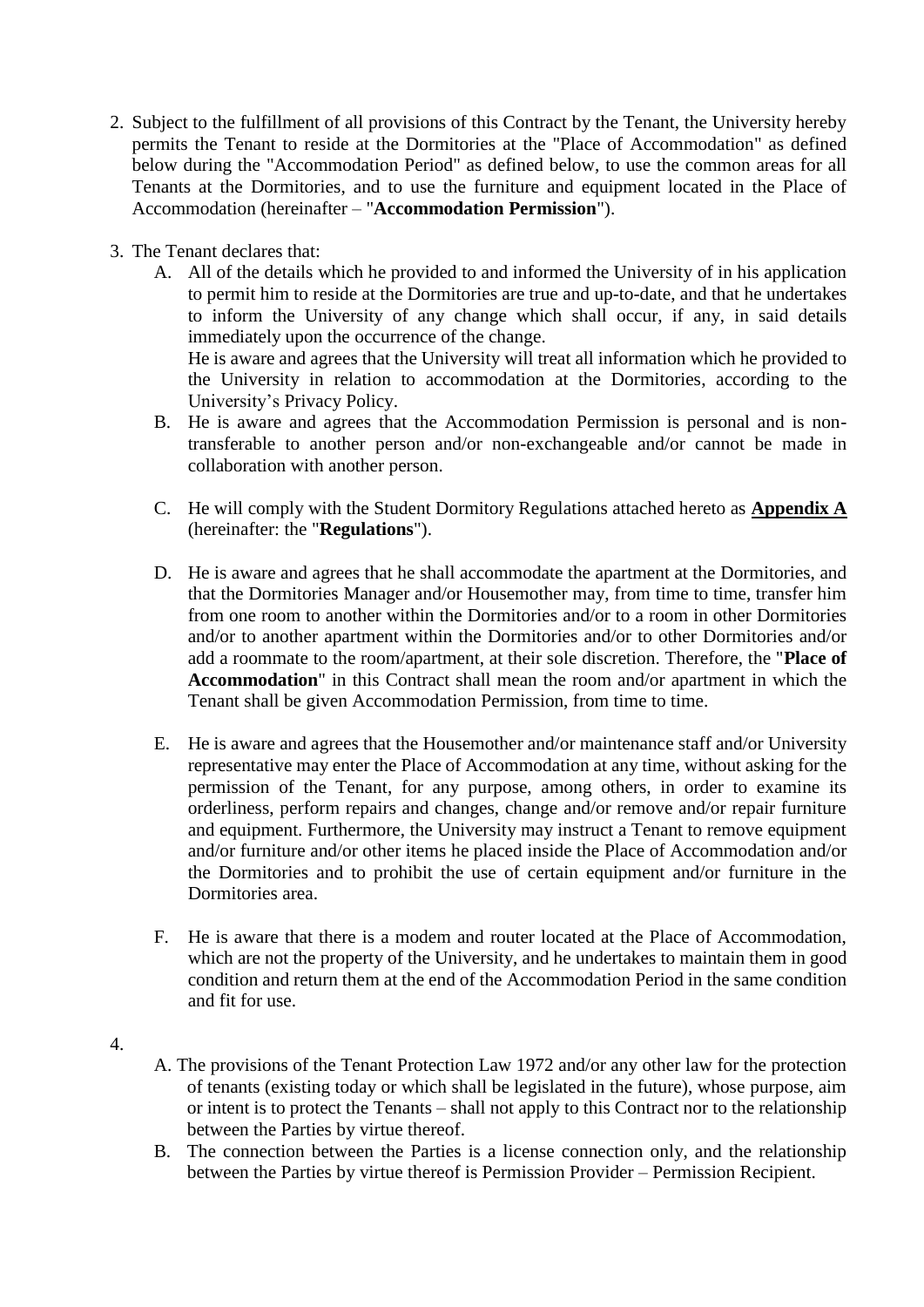A. The Accommodation Period under this Contract is limited to the period commencing on and ending on  $\qquad \qquad$  (hereinafter: the "**Accommodation Period**"), subject to the right of the University to shorten or extend the Accommodation Period in accordance with that specified in this Clause and in Sub-Clauses B, C and F below).

Notwithstanding this Sub-Clause above, the University may provide the Tenant with a Place of Accommodation prior to the above period. In said case, the Tenant shall pay accommodation fees as of the date on which the Place of Accommodation was actually provided to him.

- B. Notwithstanding the above, the University may shorten the Accommodation Period if the Tenant breaches one of the terms of this Contract and/or one of the terms of the Student Dormitories Regulations and/or the Health Declaration which the Tenant shall provide and/or if the Tenant provided false information while applying to the Dormitories and/or any other reason justifying the eviction of the Tenant or his suspension from the Dormitories at the sole discretion of the Dormitories Manager. For the removal of doubt, upon the occurrence of any of the events described in this sub-clause, the Tenant shall pay the Accommodation Fees in the manner specified in Clause 8(C) below.
- C. In addition to Sub-Clause B above, the Accommodation Permission shall expire on the date on which one of the criteria, according to which the University agreed to accommodate the Tenant under this Contract, changes, or on the date on which false information is revealed on the Tenant's application.
- D. The University shall inform the Tenant in writing regarding the cancellation of the Accommodation Permission in accordance with that stated in Sub-Clause B or C above, and shall inform the Tenant on which date he shall be required to vacate the Place of Accommodation. Prior to making said decision, the Tenant shall be given the right to be heard, whereby in case of dispute, the Dean of Students (the "**Dean**") shall be the final arbiter.
- E. The Accommodation Period was determined under the assumption that the Tenant is a student at the University; therefore, if the Tenant terminates his studies for any reason or the Tenant's studies are terminated for any reason, the Accommodation Permission shall expire within two weeks from the date of termination of his studies. The Tenant is obligated to inform the Dormitories Manager of the termination of his studies immediately. The Accommodation Period of a Bachelor's degree student, whose standard course of studies is greater than six semesters (such as Accounting, Law, Nursing, etc.), and completed his studies during the academic year, shall expire within two weeks from the date of the completion of his studies. Should he not complete his studies and duties for the degree, the examination of his entitlement to Dormitories shall be performed approximately one week after the commencement of the second semester of that academic year.
- F. The eligibility to the Dormitories of a student who takes less than 30 study credits during an academic year and less than 15 study credits per semester, shall be reviewed (with the exception of students making completions for a Master's degree, who are obligated to 15 study credits per year). The review shall be made after the beginning of the academic year upon the completion of the changes in the system.

5.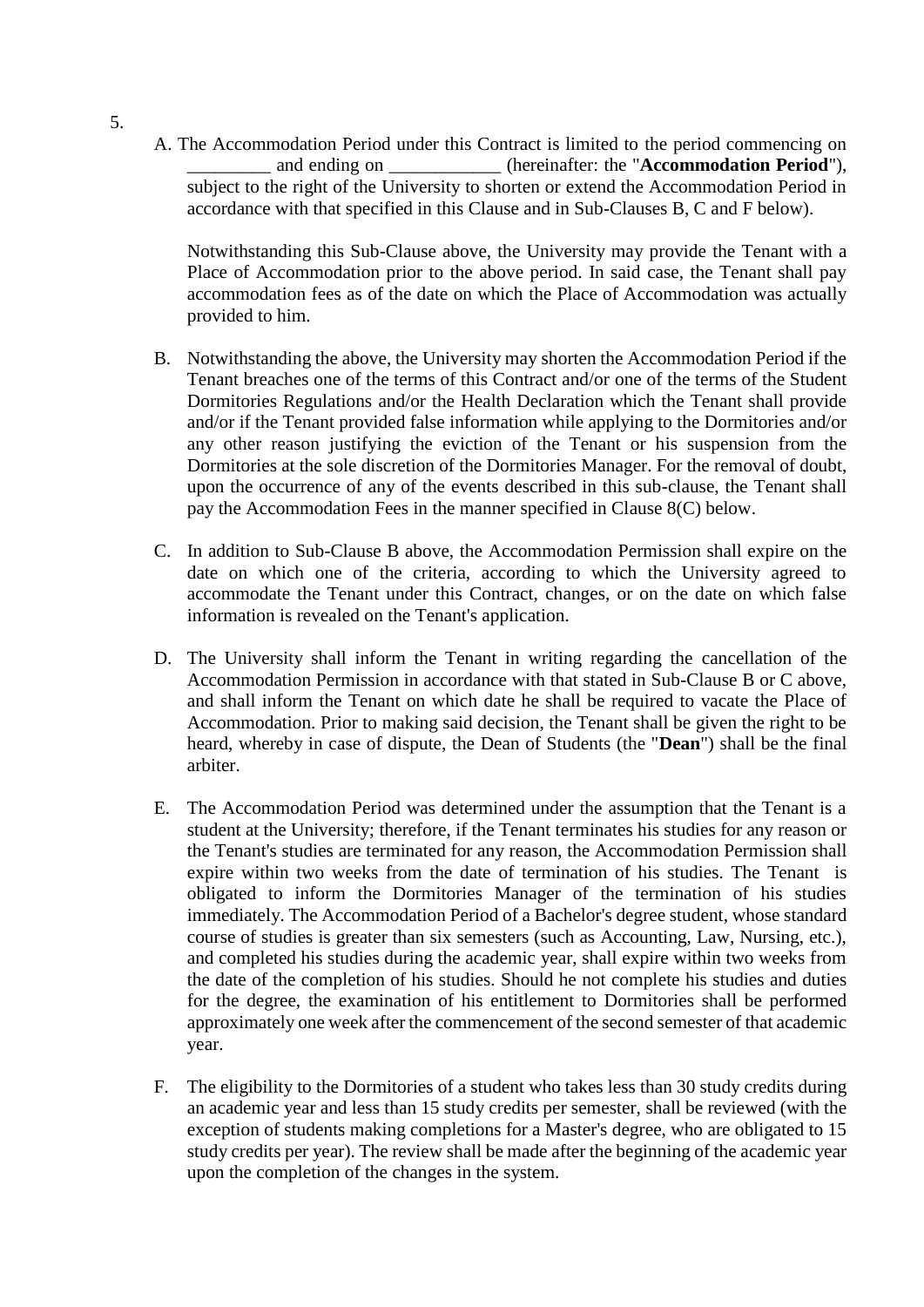- G. Upon the completion of the Accommodation Period (whether the original period or the shortened period, according to the notice of the University or the Tenant, as stated in Sub-Clauses 5(A-E) above), the Tenant undertakes to vacate the Place of Accommodation of any person and object belonging to him, and to hand it over to the University in proper condition as it was at the commencement of the Accommodation Period, with the exception of reasonable wear and tear resulting from normal use of the Place of Accommodation.
- H. The Tenant may, in accordance with the publications of the Dormitories Management, request from the University to extend the Accommodation Period until no later than September  $15<sup>th</sup>$  of the relevant year, and the University may make a decision on the request, at its absolute discretion.
- 6. The Tenant undertakes to compensate the University for any damage caused by him to the Place of Accommodation and/or to the equipment, furniture and fixtures therein (including the modem and router as specified in Clause 3(E) above) and/or to any other property of the University within one week from the date of notice of the University to the Tenant in regards to said compensation. The University shall determine, at its sole discretion, the damage amount to be collected from the Tenant, subject to the Tenant's right to be heard, whereby in case of dispute, the Dean shall be the final arbiter.

The Tenant undertakes to maintain the cleanliness of his room and his apartment.

A Tenant, whose apartment is found unkept / dirty, shall be charged a fine and/or shall receive a warning with a date scheduled for a cleanliness inspection at the discretion of the Housemother.

The fine amount shall be determined by the Dormitories Manager according to the Dean's price charts. Prior to imposing the fine, the Tenant shall have the right to be heard, and thereafter the Dormitories Manager shall decide whether to impose the fine and shall notify him of the fine amount, whereby in case of dispute, the Dean shall be the final arbiter.

The fine shall be collected by debit or by a payment voucher according to the determination of the Dormitories Management.

- 7. The University shall not be responsible for any damage caused to the Tenant and/or to his property or to anyone on his behalf and/or for damage, loss or theft in the Dormitories of property / vehicle and/or other items of the Tenant or anyone on his behalf. The Tenant shall avoid leaving valuables or money in the Dormitories. In any case of loss or theft or damage, the Tenant shall immediately inform the Housemother and/or the security officer of the Dormitories. Tenant is strongly recommended to insure his belongings.
- 8.
- A. In exchange for permission to stay at the Place of Accommodation at the Dormitories and in exchange for the services and the use permissions included in this Contract, the Tenant undertakes to pay the University accommodation fees as shall be determined by the University from time to time (hereinafter: "**Accommodation Fees**"). The University may,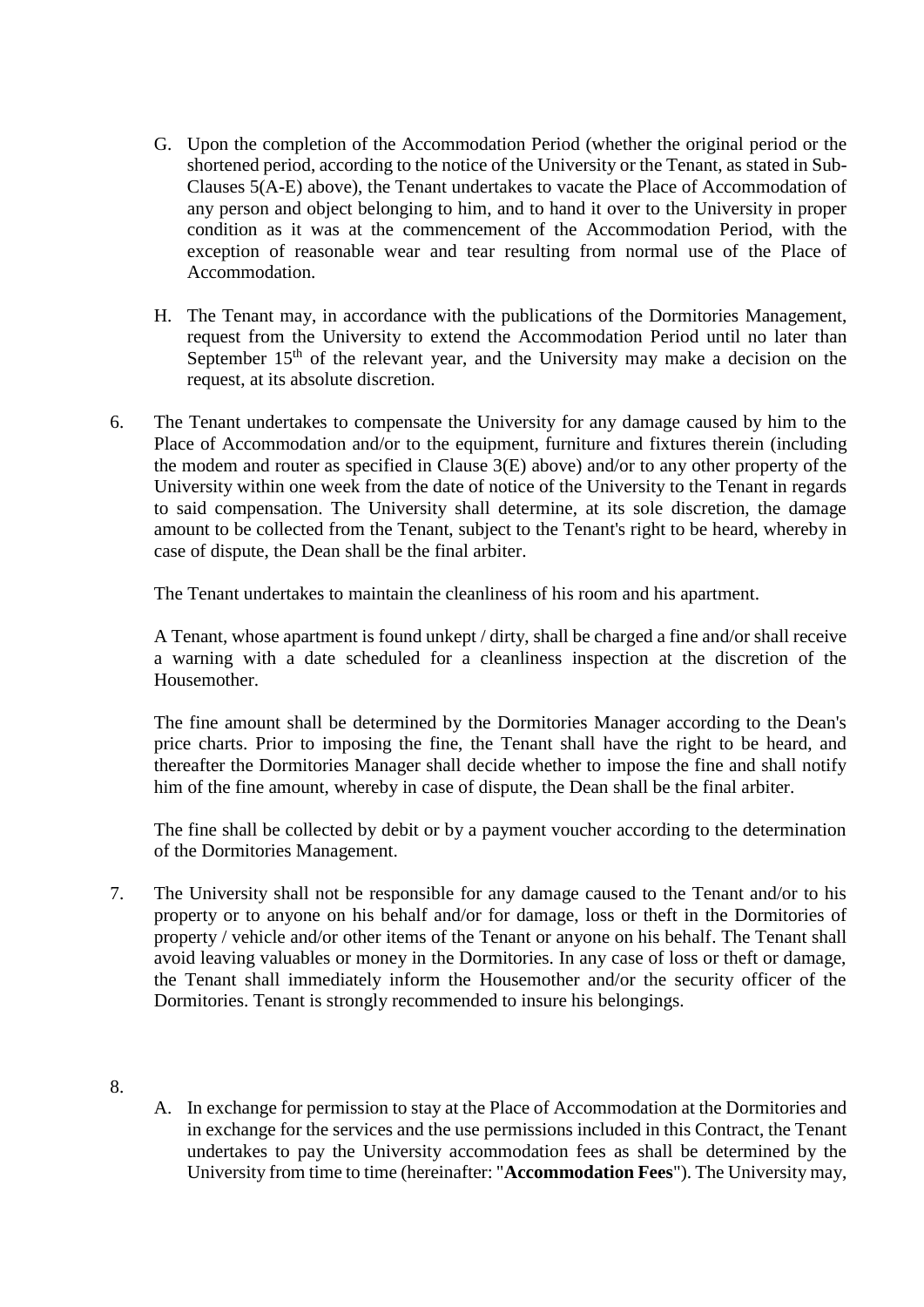at its determination, realistically raise the Accommodation Fees during the Accommodation Period in accordance with the increase in costs of the maintenance of the Dormitories and services provided therein.

The Accommodation Fees shall be linked to the Consumer Price Index on a monthly basis, provided that they are not lower than the basic Accommodation Fees determined by the Dormitories Manager.

The Accommodation Fees shall be published at the time of receipt of the acceptance kit in a separate document, which shall constitute an integral part thereof.

- B. The Tenant undertakes to pay the Accommodation Fees at a rate set by the University.
- C. The Tenant agrees that if he enters the Dormitories between the  $1<sup>st</sup>$  and the  $15<sup>th</sup>$  of the month, he shall pay full Accommodation Fees for that month. The Tenant agrees that if he enters the Dormitories between the  $16<sup>th</sup>$  and the  $31<sup>st</sup>$  of the month, he shall pay Accommodation Fees as of the  $16<sup>th</sup>$  of the month.

The Tenant agrees that if he vacates the Dormitories between the  $1<sup>st</sup>$  and the  $15<sup>th</sup>$  of the month, he shall pay full Accommodation Fees for that month.

The Tenant agrees that if he vacates the Dormitories between the  $16<sup>th</sup>$  and the  $31<sup>st</sup>$  of the month, he shall pay full Accommodation Fees for that month plus a two-week penalty.

- D. At the time of delivery of this signed Contract to the Dormitories Offices, the Tenant shall also deliver the following documents:
	- (1) If paying the Accommodation Fees directly to the Dormitories Office,
		- (1)(1) Paid payment voucher, containing an advance payment on account of the rent + a deposit attached to the acceptance letter to the Dormitories.
		- (1)(2) Signed debit authorization, as required by the bank.
	- (2) Health Declaration (for the partner as well in the event that it is a couple's apartment).
	- (3) Personal information form plus 2 photos (for couples 2 photos of each).

Tenant will not be assigned a room without providing the aforementioned documents.

E. A Tenant who would like to waive his eligibility for a Dormitory room and has already made an advance payment on account of the rent plus a deposit, will provide written notice up to two weeks before the date of receipt of the keys. In such case the advance payment shall be returned to him in full.

A Tenant who already paid the said advance payment and (a) did not appear to receive the keys on time, or (b) did not provide the said notice at least two weeks in advace, will be charged for half of the advance payment.

- F. Cancelation of the debit authorization by the Tenant and/or failure to honor the debit authorization by the bank during the Accommodation Period and/or prior to any payment of the payments required under this Contract shall be considered a material breach of this Contract.
- G. The University may use the deposit stated in Sub-Clause D(1) above in the event of cancelation of the debit authorization or failure to honor the debit authorization, as stated in Sub-Clause F above, for the coverage of debt on account of the Accommodation Fees, and in any case of damage or dirt to the Place of Accommodation and/or to other property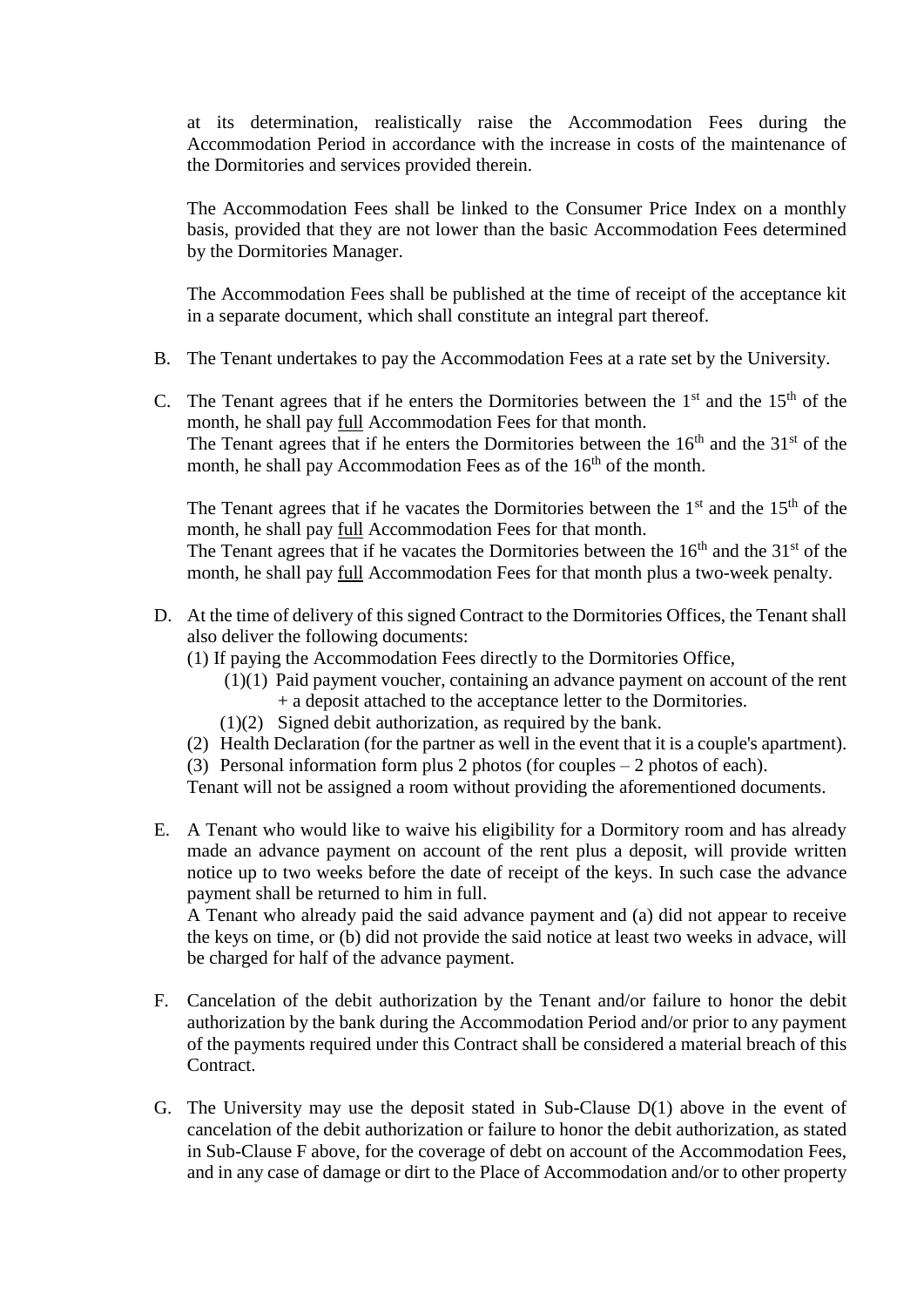of the University by the Tenant, and the Tenant did not compensate the University as stated in Clause 6 above. The University shall determine, at its sole discretion, the amount of damage to its property, subject to the Tenant's right to be heard, whereby in case of dispute, the Dean shall be the final arbiter.

- H. Any payment owed by the Tenant under this Contract, which was not paid in a timely manner, shall bear the maximum exceptional interest, as customary at Bank Leumi Le-Israel Ltd. at the time, until its actual payment, without derogating from the duty to pay a fine, which shall be imposed by the Dormitories management. In case more than one payment is not made in a timely manner, the University may, without prejudice to any other relief by law, charge the Tenant with a double fine in addition to collecting the unpaid payment.
- I. The Tenant is aware that he shall bear all expenses related to the installation of a telephone line, private Internet line (wired and wireless), and any payment related to the maintenance of a telephone line, including the payment of a deposit or other guarantee, as instructed by the communications company / Dormitories, payment of monthly bills, interest and linkage, as well as payment for re-connection, payment for loss or theft of a telephone, if any.
- J. Upon the entry of the Tenant to the Place of Accommodation, he shall sign a check-in form detailing a list of equipment and furniture located in the Place of Accommodation, as well as a declaration regarding the receipt of the Place of Accommodation as required.

Upon the departure of the Tenant, the Place of Accommodation shall be examined in his presence by a Dormitories staff person, who shall approve by his signature and by the signature of the Tenant the handover of the Place of Accommodation on the check-out form. Upon his leave, the Tenant shall deposit return the keys, the Dormitories ID card and his parking pass.

- K. The Tenant agrees to adhere to the safety regulations as set forth in **Appendix B** to this Contract.
- 9.
- A. The Tenant undertakes to vacate the Place of Accommodation at the end of the Accommodation Period or on the date appearing on the University's notice as stated in Clause 5(D) above, or within two weeks from the date of termination of studies as specified in Clause  $5(E)$  above, as applicable (each of said dates shall be named – the "**Vacating Date**").
- B. Should the Tenant not vacate the Place of Accommodation on the Vacating Date, the Tenant shall pay the University liquidated damages in the amount of 90 (ninety) NIS per day of delay in vacating the Place of Accommodation, without derogating from any other relief available to the University.
- C. Without derogating from any other relief available to the University, the Tenant authorizes the University to take any action its deems necessary for the fulfillment of the Tenant's obligations in Sub-Clause "A" above, including gathering the Tenant's personal items, their removal from the Place of Accommodation, their storage in a different location and the replacement of the lock of the Place of Accommodation. Prior to taking these actions, written notice shall be sent to the Tenant.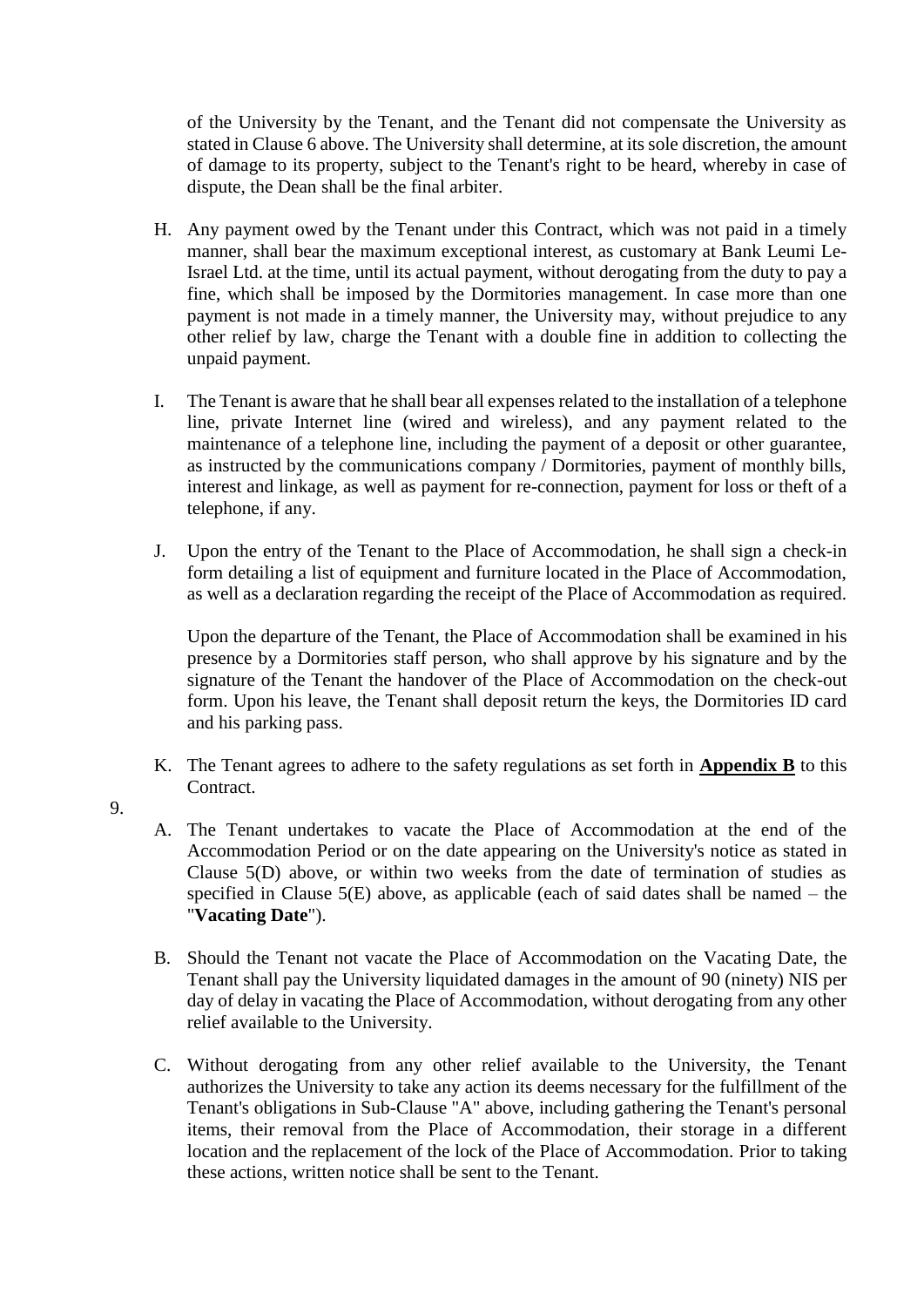The Tenant waives any argument and/or demand and/or claim against the University in the event that it acts as stated in this Sub-Clause.

- D. It is agreed that nothing in this Contract denies, impairs or restricts the rights of the University and its rights by law / by contract / according to the University's regulations and bylaws. It is hereby clarified that any relief by law available to the University due to a breach of the Contract by the Tenant, the University may take additional actions in its sole discretion under the University's regulations and bylaws, including but without derogating from the generality of the above, filing a complaint with the disciplinary committee to prevent the Tenant from taking exams at the University and/or from receiving services at the University and/or not providing him with a transcript and/or other certificate.
- 10. The address of the Parties for purposes of this Contract shall be their addresses as stated in the Preamble to this Contract, and any notice sent by registered mail to one of these address shall be considered as if it arrived at its destination at the end of 72 hours from its delivery at the post office.

# **IN WITNESS WHEREOF the Parties have signed:**

**\_\_\_\_\_\_\_\_\_\_\_\_\_\_\_\_\_\_\_\_\_\_\_\_\_\_\_\_\_\_ \_\_\_\_\_\_\_\_\_\_\_\_\_\_\_\_\_\_\_\_\_\_\_\_\_\_\_\_\_\_ The University The Tenant**

**Date: \_\_\_\_\_\_\_\_\_\_\_\_\_\_\_\_\_\_\_\_\_\_\_\_\_ \_\_\_\_\_\_\_\_\_\_\_\_\_\_\_\_\_\_\_\_\_\_\_\_\_\_\_\_\_\_**

**The Tenant's Partner**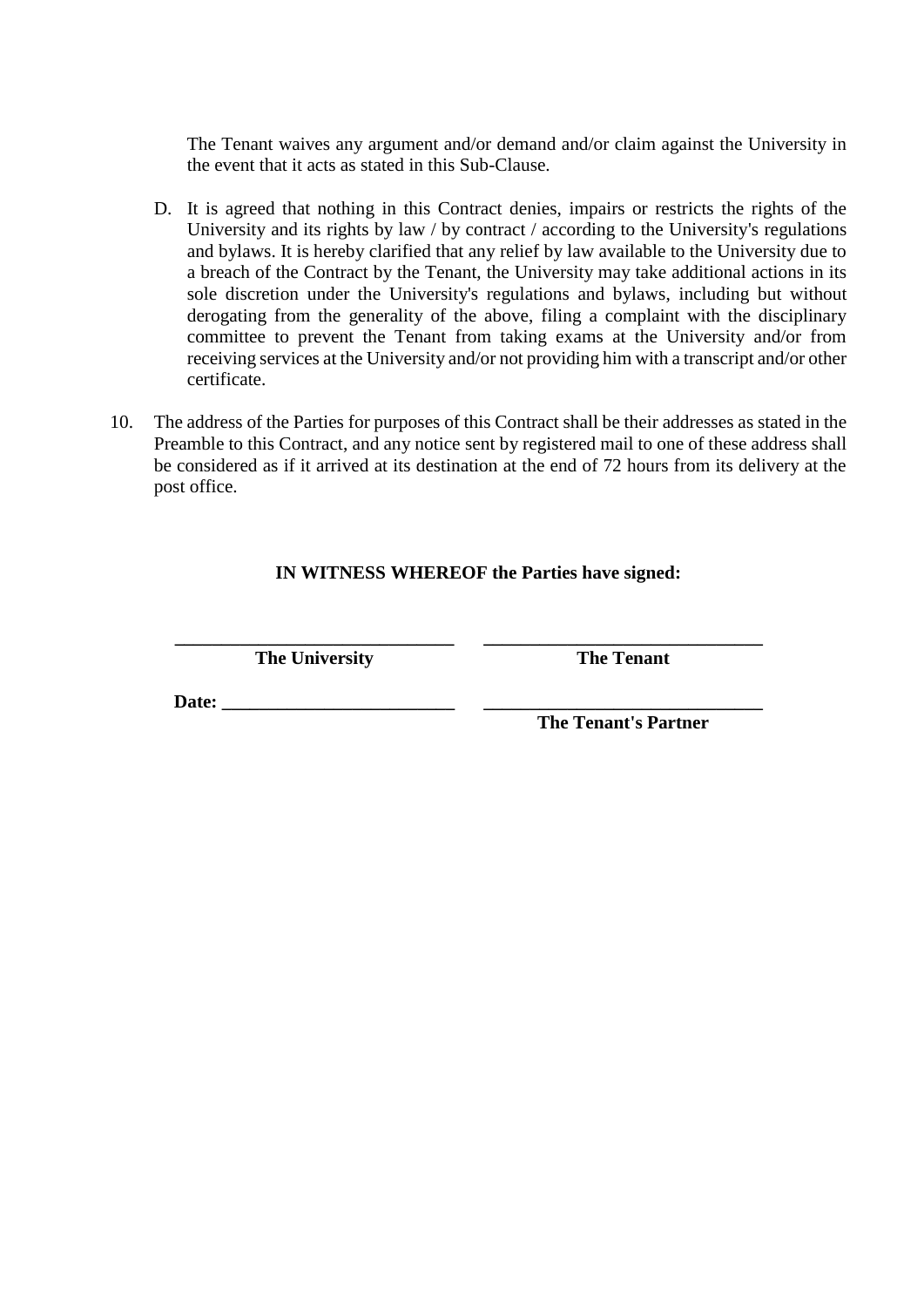## **Appendix A**

Dear International Student, MA Student, Researcher and/or Guest,

We are glad that you will be living with us in the Student Dormitories at the University of Haifa. Individual apartments in the dorms are same gender only. Room assignments will be made when you arrive to campus.

The following document details the rules and regulations of the Dormitories. Please read the document thoroughly and indicate your agreement by signing the contract on the last page. You must return the signed form along with the rest of your pre-arrival materials to the Dormitory Office.

> Dormitory Office University of Haifa 199 Aba Khoushi Street Haifa 3498838 Israel

We must have this signed contract on file before you are able to move into the dormitories.

When you arrive on campus, please go directly to the main entrance of the dormitories (there is only one main entrance so you should have no difficulty finding it). The security guard at the gate will let one of the *security on duty* personnel know that you have arrived and they will meet you at the guard station where you will receive the following:

- Key to your dorm room,
- ID card: You must carry the ID card at all times in order to be allowed entrance to the dormitory complex.
- Check-in form: Must be completed when you arrive at your apartment and returned to the Dormitories Office within one day of your arrival.

The arrival date was sent to you. Arrival hours are 24/7.

If you have any questions before you arrive, please contact the Housemother via e-mail [nhava@univ.haifa.ac.il.](mailto:nhava@univ.haifa.ac.il) Once you arrive on campus, the dormitory staff will be happy to assist you in any way we can.

Sincerely,

Dormitory Office University of Haifa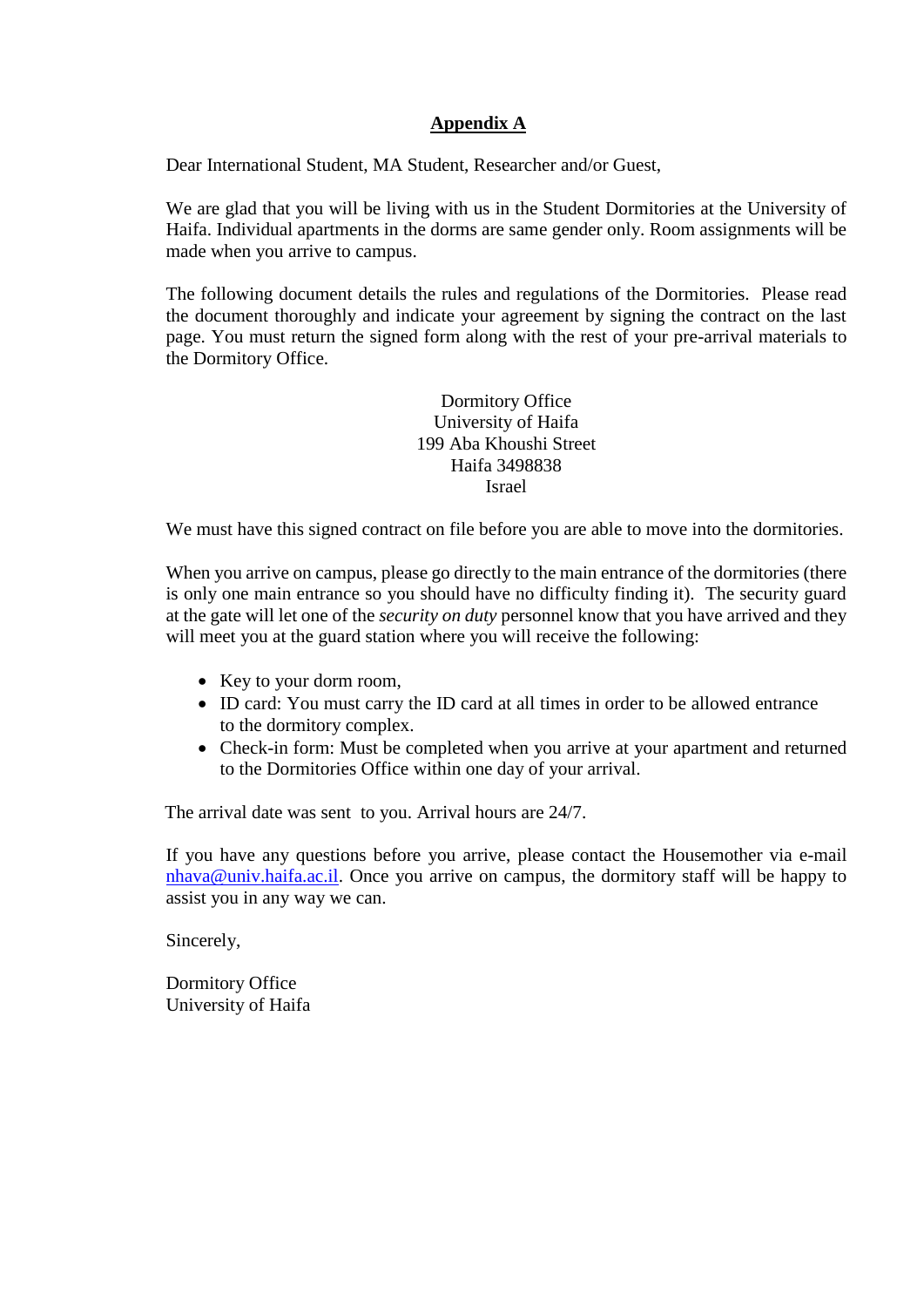## **1. Dormitory Regulations**

- 1.1. The Dormitories are intended for students of the University, as well as for married couples without children, in which one spouse studies at the University.
- 1.2. Room changes are at the discretion of the Housemother. Students are obliged to move according to her request.

# **2. General Policies**

- 2.1. The University of Haifa and the Student Dormitories are not responsible for any personal belongings, valuables or money. Students bear sole responsibility for their property and are advised not to leave money or valuables in the room unattended.
- 2.2. **International Students, guests, researchers who pay rent directly to the Dormitories** – Payment is made directly to the Dormitories office upon arrival. The Tenant shall provide credit card information (at the end of the form) to secure his reservation. The Tenant undertakes to sign an authorization form to charge his account upon the signing of this Contract and to deliver it to the Dormitories offices. The Tenant undertakes to ensure that on each of the dates scheduled for rental payment (as shall be published by the Dormitories Management from time to time), there shall be sufficient funds in his account to cover the required amount. If canceling up to one month before arrival at the Dormitories, no money will be charged. If canceling within 30 days of arrival, a US \$200 cancelation fee will be charged.

US\$200 deposit will be paid upon reserving the room through the Dormitory Finance Office. This payment is available either by credit card or by check. Reimbursement of the deposit is detailed in Clause 8(E) above.

- 2.3. **International Students, guests, researches who pay rent through the International School** – the handling of the rental payments and/or deposits, if applicable, is made through the International School. The Tenant shall contact the International School with any questions or concerns.
- 2.4. International students, guests, researchers who decide to leave before the end of each month, will be charged in accordance with the provisions of Clause 8(C) above. Please inform the Housemother and the Academic Faculty office in writing of your departure date 15 days in advance. Therefore, we recommend letting us know by the 15th of the prior month of your plan to depart.
- 2.5. All students are required to have valid health insurance policies. The dormitory authorities are not responsible for any medical expenses incurred during your stay. Please contact the International School office to arrange such health insurance. It is hereby clarified that the Tenant bears the sole responsibility for maintaining his medical, physical and mental health, and the Dormitories Management and/or the University shall not be responsible whatsoever for his health condition of any kind. Tenant is solely responsible to keep track on his medical condition, take medications, etc. If, at the sole discretion of the Dormitories Management and/or the University, there is danger or concern to the well-being of the Tenant and/or those surrounding him, the Dormitories Management and/or the University may immediately terminate the residency of the Tenant, and the Tenant shall bear the full and sole responsibility for the implications of his departure and/or any damage caused. The Tenant shall be given the right to be heard,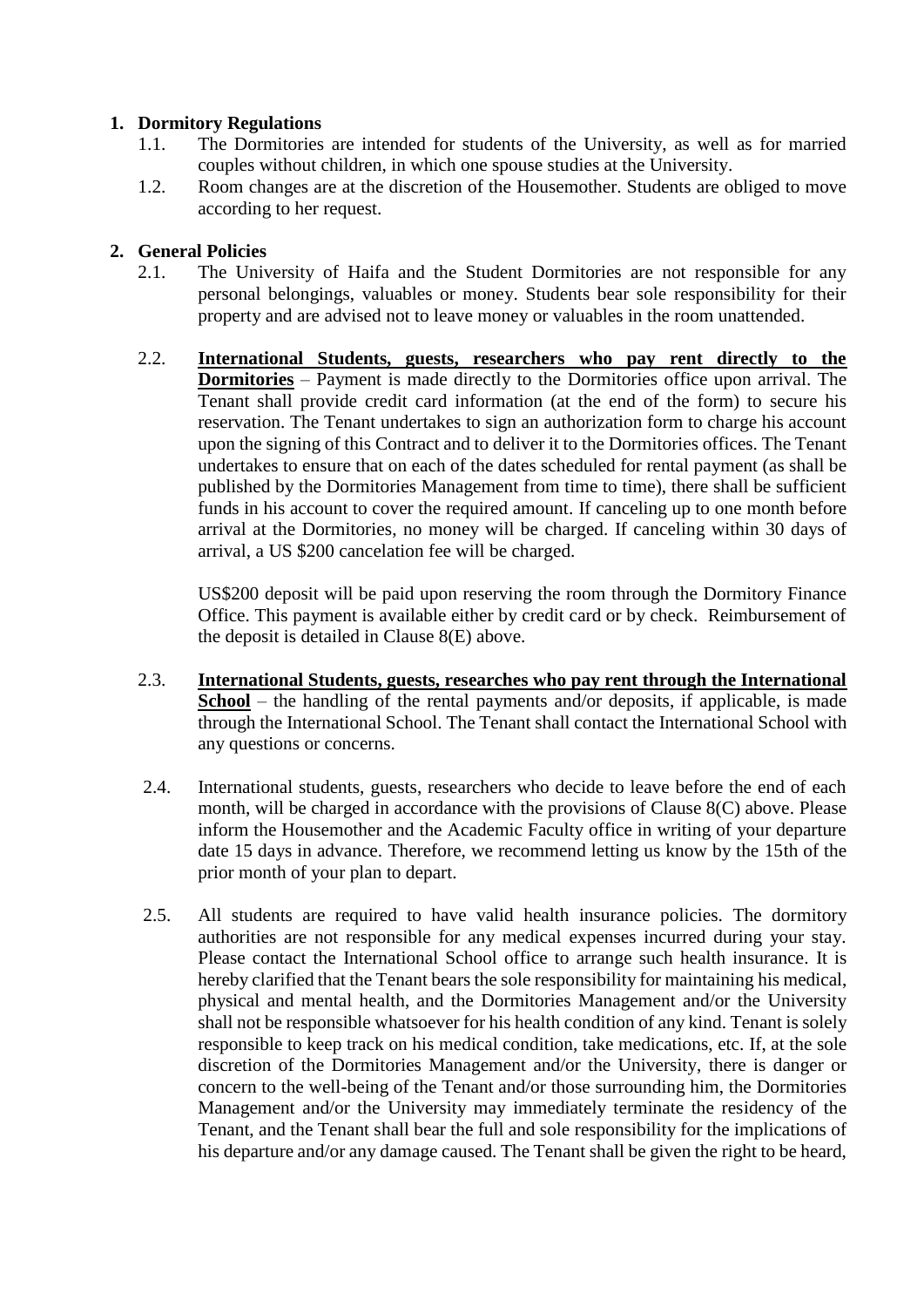whereby in case of dispute, the Dean or the Head of Administration shall be the final arbiter.

## **3. Dormitories**

- 3.1. The following Dormitories are available at the University:
	- 3.1.1. Federman 3-bedroom apartments, 2 students per room. Each apartment has a bathroom, shower, kitchen and dining area.
	- 3.1.2. Shikma **-** one-bedroom apartments, kitchenette and shower. The apartments are located in Romema neighborhood, a 20-minute drive from the University. These Dormitories are intended for 2 single students.
	- 3.1.3. Britania 6-bedroom apartments one room for each tenant**.** Each apartment has 2 showers and 2 bathrooms, kitchen, dining area and living room.
	- 3.1.4.  $Talia each apartment contains an equipped kitchen, living room and dining$ area.
		- 3.1.4.1. 5/6-bedroom apartments one room for each tenant + separate shower and bathroom for each tenant.
		- 3.1.4.2. 3-bedroom apartments one room for each tenant + separate shower and bathroom for each tenant.
		- 3.1.4.3. 2-bedroom apartments for married couples.

## **4. Housemother's Instructions**

- 4.1. Be sure you have received a set of two keys: an apartment key and a room key. Guard these keys during your period of residency; if you lose or fail to return the keys, you will be charged for them.
- 4.2. Be sure you have received an ID card. You must carry this ID card with you at all times throughout the semester for purposes of identification. The dormitory guard has the right to refuse entry to a person not carrying a card. In the event the ID card is lost, the Tenant shall be charged 50 NIS for the issuance of a new card. The ID will be returned to the Dormitories upon your departure.
- 4.3. Be sure you have received the following bedding items: one pillow, one pillowcase, two sheets, and one blanket.
- 4.4. A Tenant may not receive visitors after 11 pm. One overnight guest is permitted with advance permission from the Housemother. A digital request form must be submitted during the Housemother's office hours (Sun.-Thu.,  $8:30$  am  $-2$  pm). Requests left in the Housemother's box or made to the Housemother outside of office hours will not be granted. Dormitory tenants will be allowed a limited number of overnight permission slips each month, and regular overnight guests are not permitted under any circumstances. A Tenant who receives visitors or overnight guests without permission shall be subject to a fine at the rate of the hospitality price per student per night, depending on the Dormitory. The Tenant shall be given the right to be heard, whereby in case of dispute, the Dean shall be the final arbiter.
- 4.5. Observe quiet hours and avoid disturbing other tenants between 2 pm 4 pm and between 11 pm – 7 am. During weekends and holidays, the night quiet hours are 12 am – 8 am.
- 4.6. Opening of room / apartment doors for a Tenant who forgot or misplaced his keys shall be done as follows:
	- 4.6.1. During office hours,  $8 \text{ am} 4 \text{ pm} \text{at no cost.}$
	- 4.6.2. Between  $4 \text{ pm} 12 \text{ am at a cost of } 25 \text{ NIS}.$
	- 4.6.3. Between  $12 \text{ am} 8 \text{ am the following morning at a cost of 50 NIS.}$
- 4.7. Inform both the Housemother and the faculty if you plan to be away for several days.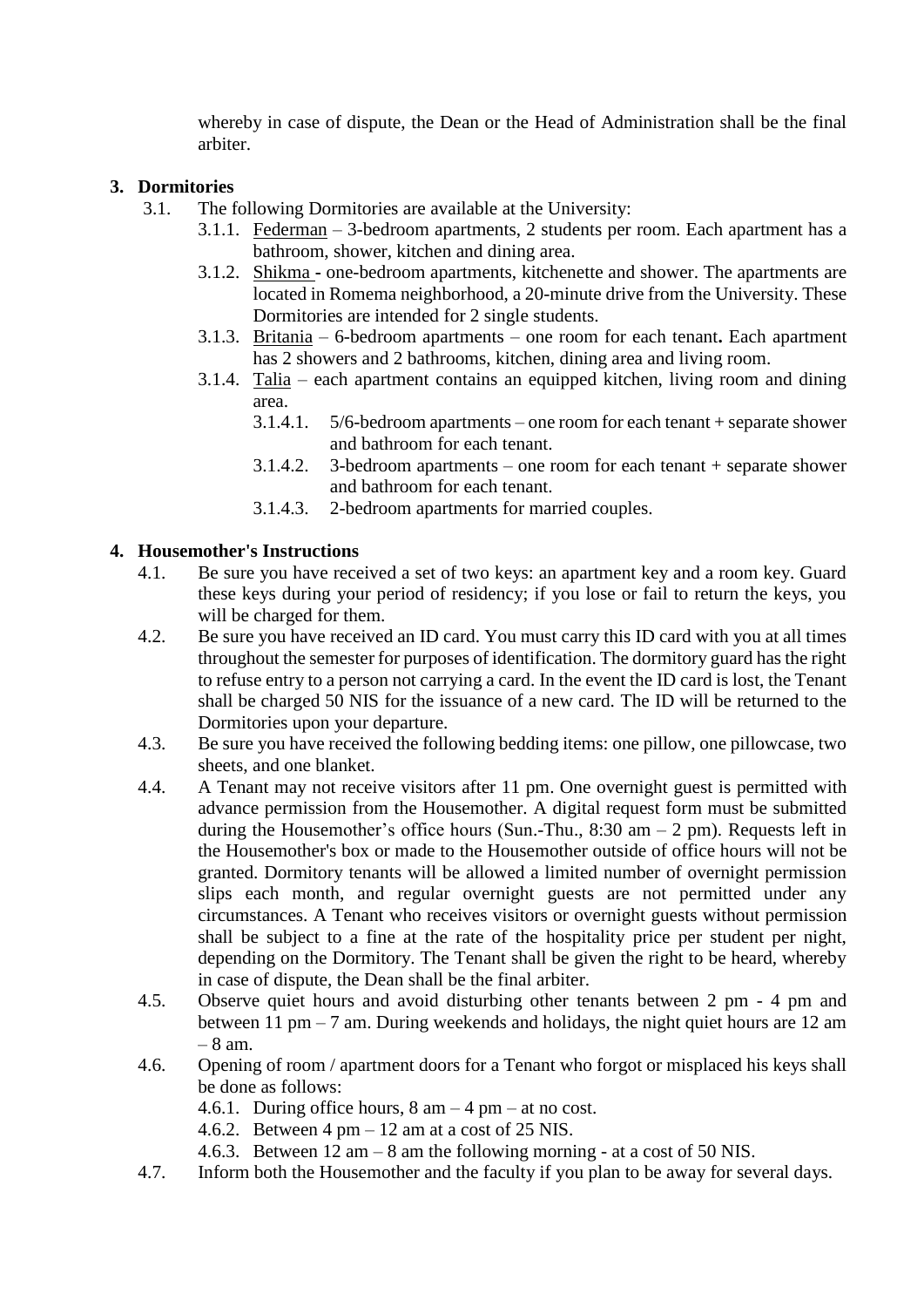- 4.8. The TV room and Moadon ("Club"), computer rooms and laundry rooms are open for your use. Opening hours are posted on the bulletin board.
- 4.9. Before you check-out, you must:
	- 4.9.1. Return your keys and bedding to the Dormitory office;
	- 4.9.2. Clear the room of all personal belongings;
	- 4.9.3. Clean your room and leave it as you found it at the beginning of the semester.
	- 4.9.4. Failing to follow check-out procedures may result in a fine.
- 4.10. A student who has already stayed in the Dormitories in the past and wishes to return as a guest should be aware that the Dormitories office is not obliged to reserve a specific room for him/her. Furthermore, a student who leaves the Dormitories and requests housing in the future must take into consideration rental fee changes. Therefore, upon his/her return, the student might pay higher rent than the sum he/she paid during his/her previous stay.
- 4.11. Mail shall be distributed to the Tenants' mailboxes daily.
- 4.12. The Dormitories Management, at its discretion, may remove a Tenant from the Dormitories temporarily or permanently for breach of this Contract or for inappropriate behavior. The Tenant shall be given the right to be heard, whereby in case of dispute, the Dean shall be the final arbiter.
- 4.13. The University is entitled to amend this Appendix or add thereto at any time it deems fit. Any amendment or addition shall enter into force on the date of its publication on the bulletin board of the Dormitories, as long as neither the Accommodation Period nor the Accommodation Fees are changed.

### **5. Communication with the Dormitories Office**

- 5.1. The Dormitories' staff members hold office hours every weekday for you to ask questions and receive assistance. Hours are posted on the door to the Dormitories' office.
- 5.2. In case of any type of emergency (medical, security, maintenance, etc.):
	- 5.2.1. After office hours, please contact the guard at the entrance to the Dormitories. The phone numbers for the guard are: 04-8240370 and 04-8240720. There is a security guard at the entrance to the Dormitories 24-hours-a- day, seven days a week.
	- 5.2.2. The Dormitories Management may contact the Tenants and alert them by way of a text message to their cellular phones, the details of which shall be provided to the Dormitories Management upon registration.
- 5.3. Each apartment has a mailbox outside of the Minimarket. Please be sure to check your mailbox every day to receive announcement and messages from the Dormitories' staff.

## **6. Maintenance Instructions**

- 6.1. Each Tenant is responsible for notifying the maintenance office of any damage to either the apartment or its contents or of any missing items. This should be done immediately when discovered, be it upon moving in or during the course of your stay. Tenants failing to do so are liable to be charged for unreported damage or loss of dormitory property.
- 6.2. The items below should be found in each apartment. Please ensure all items are present, and report any missing items to the Dormitories office. In the event of missing items upon return of the room, the Tenant shall be fined based on value of missing item.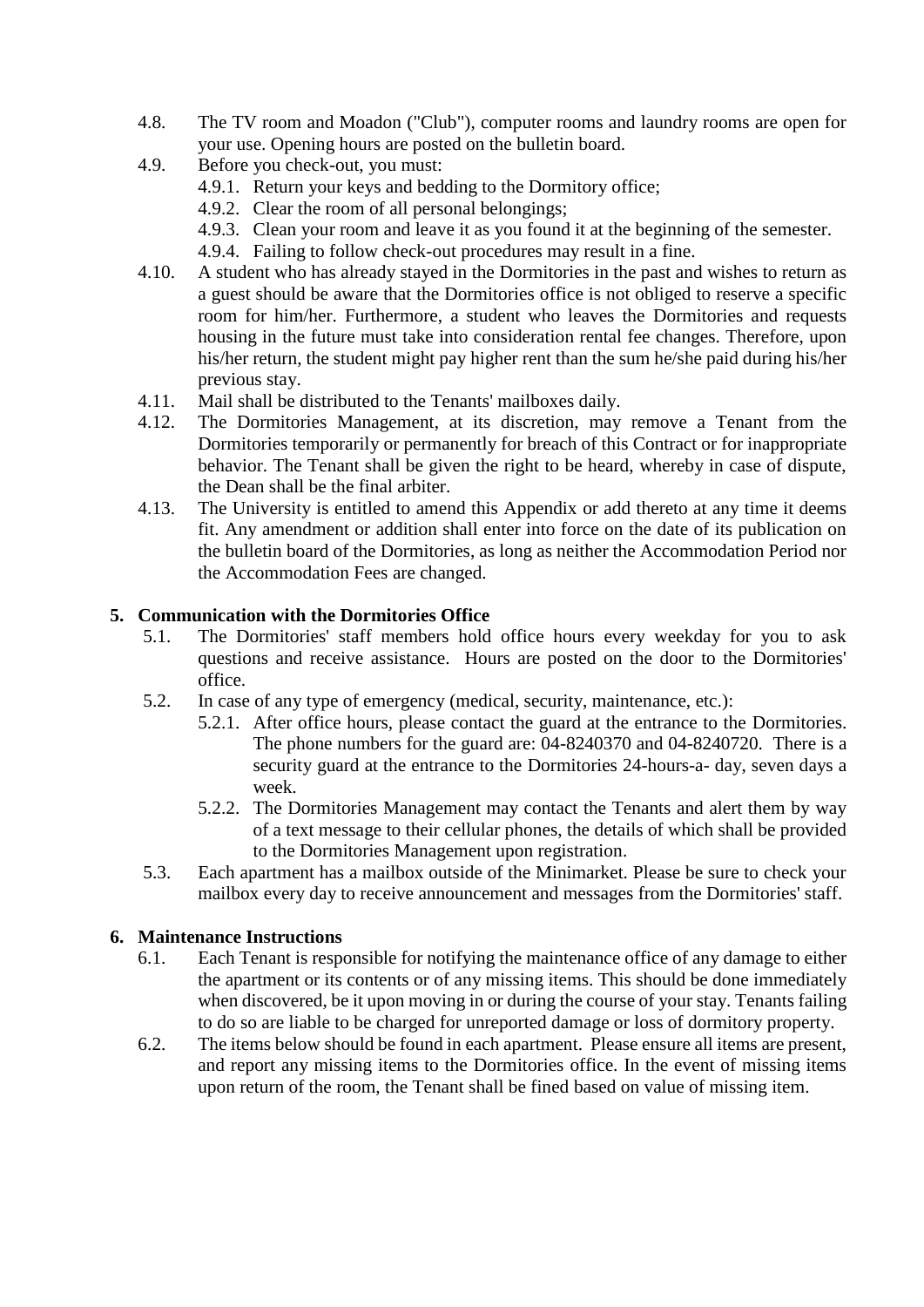| <b>Federman/Shikma/Britania Dormitories</b> |                      | <b>Talia Dormitories</b> |                      |                     |
|---------------------------------------------|----------------------|--------------------------|----------------------|---------------------|
| In the Room:                                | In the apartment:    |                          | In the room:         | In the apartment:   |
| $1$ A/C remote                              | <b>Broom</b>         |                          | 1 A/C remote control | <b>Broom</b>        |
| control                                     | Mop                  |                          | 1 Cable for internet | Mop                 |
| 1 Cable for internet                        | Dustpan              |                          | access (bldg. block) | Dustpan             |
| access                                      | Floor cloth          |                          | 700-800)             | Floor cloth         |
| Dresser                                     | <b>Bucket</b>        |                          | <b>Dresser</b>       | <b>Bucket</b>       |
| 2 beds                                      | 2 Garbage bins       |                          | 1 Commode (2 for     | Garbage bin         |
| 2 mattresses                                | Toilet brush         |                          | married couples)     | Fridge              |
| 2 desks                                     | Kitchen closets      |                          | 1 bed                | Kitchen closets     |
| 2 chairs                                    | Shower               |                          | 1 mattress           | Electric stove-top  |
| Curtains                                    | Fridge               |                          | 1 desk               | Dining area, which  |
| Wastepaper basket                           | Gas stove-top        |                          | 1 chair              | includes a kitchen  |
| Mirror                                      | 2 fluorescent lights |                          | Curtains             | table and chairs    |
| 4 neon lights                               | (kitchen / bathroom) |                          | Wastepaper basket    | Sitting area, which |
| 6 shelves                                   | 4 chairs             |                          | <b>Shelves</b>       | includes a living   |
| Mezuzah                                     | 1 table              |                          | Toilet brush         | room table,         |
|                                             |                      |                          | Mirror               | commode / TV arm    |
|                                             |                      |                          | Mezuzah              |                     |

- 6.3. The Tenant shall not transfer or exchange furniture, equipment and bedding from one room to another or from one apartment to another.
- 6.4. The Tenant shall reside in the room / apartment assigned to him and shall use the furniture intended for him. The Tenant shall transfer to another room or apartment and shall not exchange his room or any furniture with another Tenant.
- 6.5. Cleanliness: Tenants are required to clean their rooms/apartments at least once a week. Random cleanliness inspections will take place. Tenants who do not properly maintain their apartments will be disciplined and may be banned from the Dormitories or fined in accordance with the Dean's price charts. The decision as to which disciplinary action shall be taken against the Tenant shall be at the sole discretion of the Dormitories manager. Before imposing a fine, the Tenant shall be given an opportunity to be heard and thereafter, the Dormitories manager shall decide whether to impose a fine and shall notify him of the fine amount. In case of dispute, the Dean shall be the final arbiter.
- 6.6. Lights: Fluorescent tubes and regular light bulbs will be replaced by the maintenance team wherever necessary. Tenants are responsible for informing the office.
- 6.7. Fridge: The fridge-freezer must be completely disconnected and defrosted once every two months. Refrain from using sharp instruments for dislodging ice build-up. The fridge should then be thoroughly cleaned.
- 6.8. Water: Do not leave water running or taps dripping. Do not leave food remains or any kind of refuse in the sink. Please report blockages or dripping taps to the office. Remember: water is a scarce commodity in Israel.
- 6.9. Electricity: Please conserve electricity; do not leave the lights on or electric appliances running unnecessarily. For foreign students, the price is included in the housing fee.
- 6.10. Central heating/hot water: The use of electric radiators is prohibited these will be confiscated where found. In the Talia Dormitories, water is heated by turning on the boiler (one in each apartment) about a half hour before it is needed. In the Federman Dormitories hot water is available 24hoursaday.
- 6.11. Do not place items on the table such as toasters, which may damage the surface. Also, do not cut food directly on the table surface.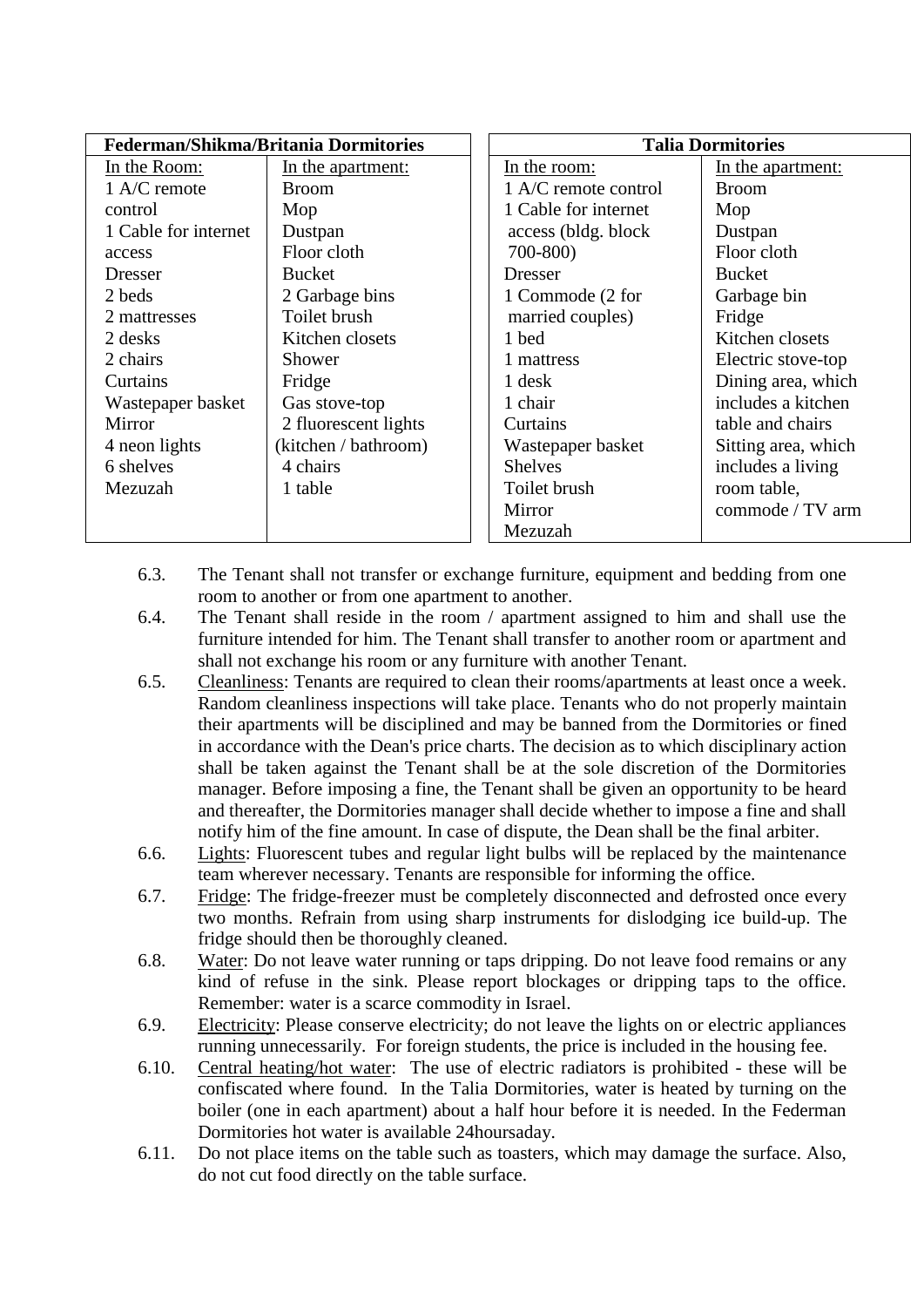- 6.12. Do not write on the walls or furniture. Nails must not be used and you may not use tape or glue to attach items to the walls. You may only hang items on the cork boards provided.
- 6.13. Routine check-ups will ensure compliance with these instructions. If tenants are found to have ignored these regulations, the Dormitories Manager will be notified, and the Tenant may be obliged to vacate the dorms.
- 6.14.
- 6.14.1. A Tenant will be held responsible and charged for any damage discovered and deemed the result of negligence or vandalism, and for any dirt, contamination or lack of cleanliness to any part, item or equipment.
- 6.14.2. Said Tenant shall bear all expenses entailed in the repair, cleanliness and the return of the item to its previous condition.
- 6.14.3. Should more than one Tenant reside in the apartment, all Tenants shall bear responsibility for the damaged item and shall equally bear the costs of its repair, unless a certain Tenant takes responsibility for the damage.
- 6.14.4. The expense amount shall be determined by the Dormitories manager in accordance with the estimation of the damages caused. The Tenant shall be given the right to be heard, whereby in case of dispute, the Dean shall be the final arbiter.
- 6.14.5. The Dormitories manager shall have the discretion to decide whether to submit a complaint against the Tenant to the disciplinary committee.
- 6.15. Maintenance emergencies (e.g. electricity, flooding, blocked drains, lost keys, etc.) occurring between  $5 \text{ pm} - 8$  am should be reported to the security guard on duty who will activate a standby maintenance team.
- 6.16. The laundry rooms are located in the Federman building on the  $4<sup>th</sup>$  floor and in the Talia buildings 100, 200, 300, and 800. The laundry rooms are open 24 hours 7 days a week. You may use a credit card or Israeli shekels.
- 6.17. Parking space There is a two-story indoor parking lot located near the Dormitories with 120 parking spaces. The cost per sticker for the upcoming academic year is 300 shekels per year. The cost per semester is 150 shekels. A fine of 75 shekels will be charged as a penalty for parking in a 'No Zone' parking space. A fine of 150 shekels will be charged for parking in a handicapped parking space. A request for a one-time free of charge parking pass can be completed online on the Dormitories' website any day until 2:00 pm.

## **7. Prohibited Behaviors**

Tenants violating the above policies will be called before the Disciplinary Committee and may be asked to vacate the Dormitories. The following behaviors are strictly prohibited:

- 7.1. Throwing garbage anywhere other than in the garbage bins.
- 7.2. Moving or transferring furniture or any other equipment in the room or apartment without the explicit permission of the Housemother.
- 7.3. Changing or adding locks to bedrooms or apartments. In case of such change or addition, the lock(s) shall be removed by the Dormitories management and the Tenant shall bear any and all expenses entailed therewith.
- 7.4. Repairing any broken equipment, electricity, water, or any sort of maintenance problem, regardless of any past experience. Please report such problems to the Dormitories office immediately.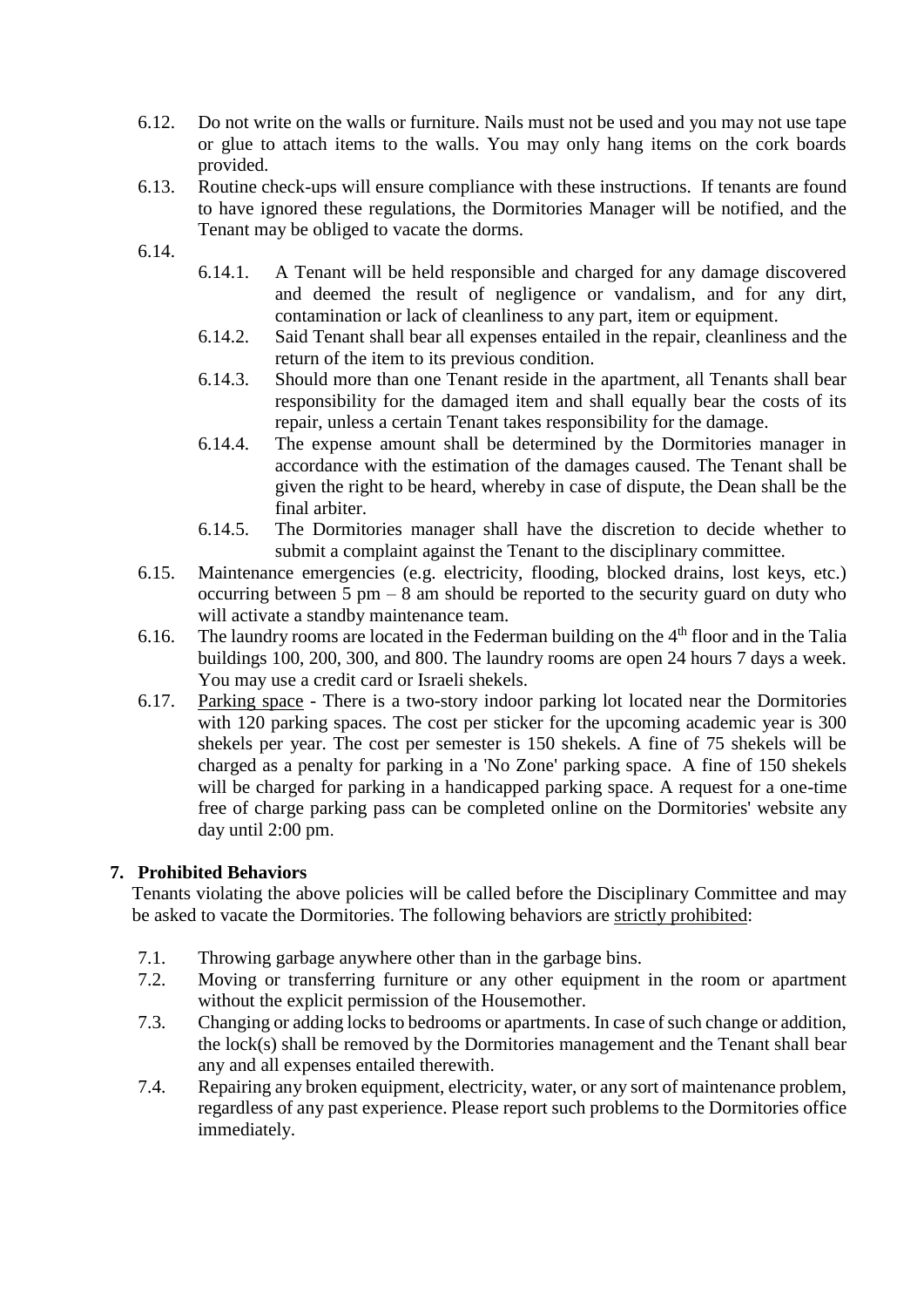- 7.5. Damaging any equipment, furniture of any part of the Dormitories. All tenants of an apartment will be held responsible for any damage to and within the apartment, unless the responsible party comes forward.
- 7.6. Bringing furniture or household equipment to the Dormitories without the explicit, advance and written permission of the Housemother
- 7.7. The use of nails, glue or tape to attach items to the walls.
- 7.8. Keeping a pet or animal of any sort. A disabled Tenant who requires a vehicle or a blind Tenant who is assisted by a guide dog shall receive special permission from the Housemother with parking instructions for the vehicle or the holding place and care for the dog. It is strictly forbidden to feed cats in the Dormitories zone other than in specific areas where signs show that feeding is permitted.
- 7.9. Feeding cats in the residence area, but rather only in the designated feeding areas.
- 7.10. Participating or dealing in any manner in criminal or prohibited activity within the area of the Dormitories.
- 7.11. The possession of firearms and/or flammable and/or combustible materials, such as: gasoline, oil, fireworks, etc.
- 7.12. The possession, use, distribution or sale of alcohol, drugs, or other forbidden substances. Such activities will be immediately reported to the police.
- 7.13. Games of chance and gambling, card games, other games for money.
- 7.14. Sharing your Dormitories ID card with another individual is forbidden.
- 7.15. According to the law, it is forbidden to smoke in all the rooms in the Dormitories.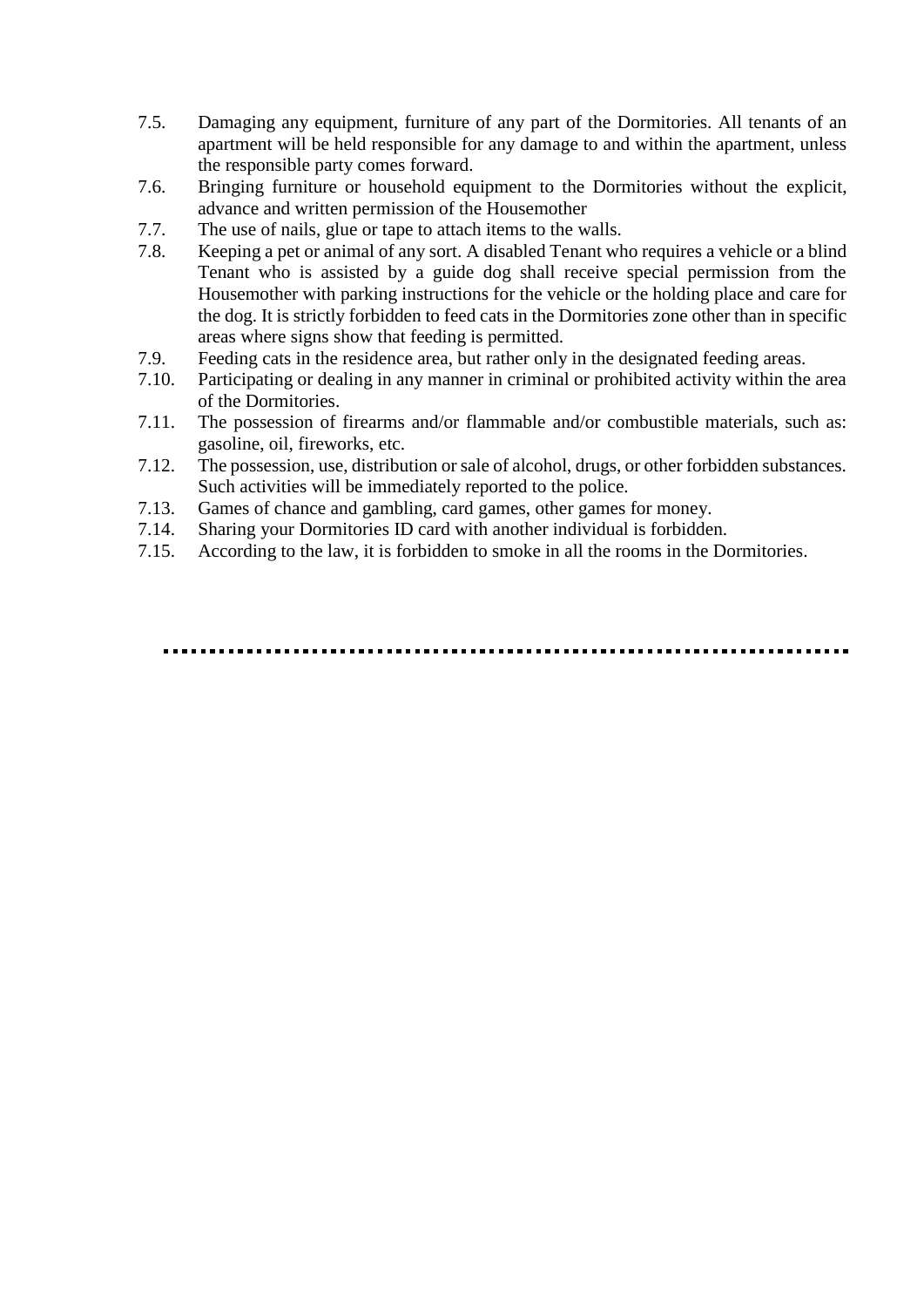#### 

### **Student Dormitories International / MA/PHD/Researcher Contract for Residence**

Please retain a copy of your contract, and return this page with your signature to:

Dormitory Office University of Haifa 199 Aba Khoushi Haifa 3498838 Israel

#### **DECLARATION**

**I hereby declare that I have read and understood the regulations and instructions detailed in the Student Dormitories Contract for Residence, and agree to adhere to them during the period of my residency.**

| Full name |
|-----------|
|-----------|

Signature \_\_\_\_\_\_\_\_\_\_\_\_\_\_\_\_\_\_\_\_\_\_\_\_\_\_\_\_\_\_\_\_\_\_\_

Date  $\Box$ 

Passport/Social Security # \_\_\_\_\_\_\_\_\_\_\_\_\_\_\_\_\_\_\_\_\_\_\_\_\_\_\_\_\_

Valid until \_\_\_\_\_\_\_\_\_\_\_\_\_\_\_\_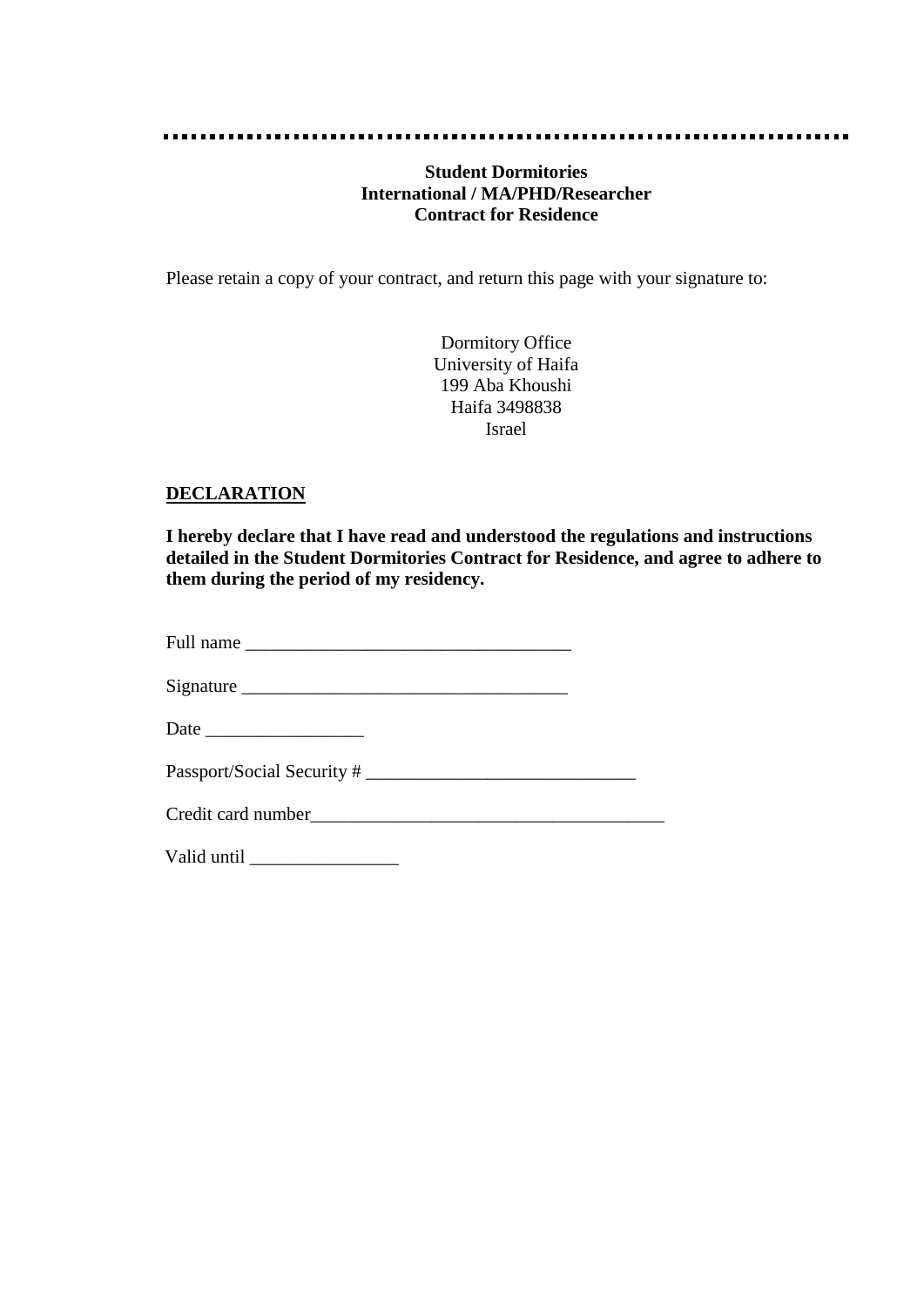# **Appendix B – Safety Appendix**

#### Electric Appliances Safety

- 1. The Tenant may bring electric appliances to the apartment, such as: fan, microwave, toaster oven, table lamp, heater; provided that they are electrically in proper condition, and were examined, prior to bringing them into the apartment, by the Dormitories electrician.
- 2. The appliances must carry an Israeli Standards Mark
- 3. They must have a standard plug and shall be powered from a fixed power outlet (in the wall) only.
- 4. The appliances must be periodically examined by the Dormitories electrician in order to ensure it is in proper condition as well as the cable and plug (at the responsibility of the user).
- 5. The appliances shall be placed in a manner that does interfere with passage.
- 6. The appliances shall be used for their intended purposes only (for example, clothes should not be dried in the heater, etc.)
- 7. Multiple plug adapters and/or extension cords should not be used unless approved by the Dormitories electrician.
- 8. It is prohibited to bring and use a spiral coil heater with a visible heating coil.
- 9. The appliances must be placed in a dry area, away from a source of dampness, papers and flammable materials.
- 10. The following electric appliances were placed in the apartment: refrigerator and electric cooking stove. Electric appliances must be used and operated properly according to each appliances' manual and the instructions tenants' were given. If an appliance malfunctions, it must be shut off, disconnected from its power supply, and the dormitory management is to be informed immediately.
- 11. No electric appliances may be left unattended while operating.
- 12. The Dormitories maintenance must be informed immediately in case of any malfunction in the electric system or electric appliance, gas system. In any event, electrical repairs should not be made independently.

#### Fire Safety

- 13. It is prohibited to leave burning candles or other fire resources unattended (candles, cigarettes).
- 14. It is prohibited to light a fire in the apartment.
- 15. It is prohibited to cover levon lamps in order to prevent overheating and the possibility of a fire.
- 16. It is prohibited to cover the ventilation openings of electric appliances.
- 17. Each apartment contains an electric stove-top. It is strictly prohibited to use gas stove-top of any sort in the apartments.
- 18. It is prohibited to leave or store any items in the fire extinguishing stations.
- 19. It is prohibited to make any use of the fire extinguishing equipment except during a fire.
- 20. Passages must be kept clear of any items in order to allow escape during an emergency.